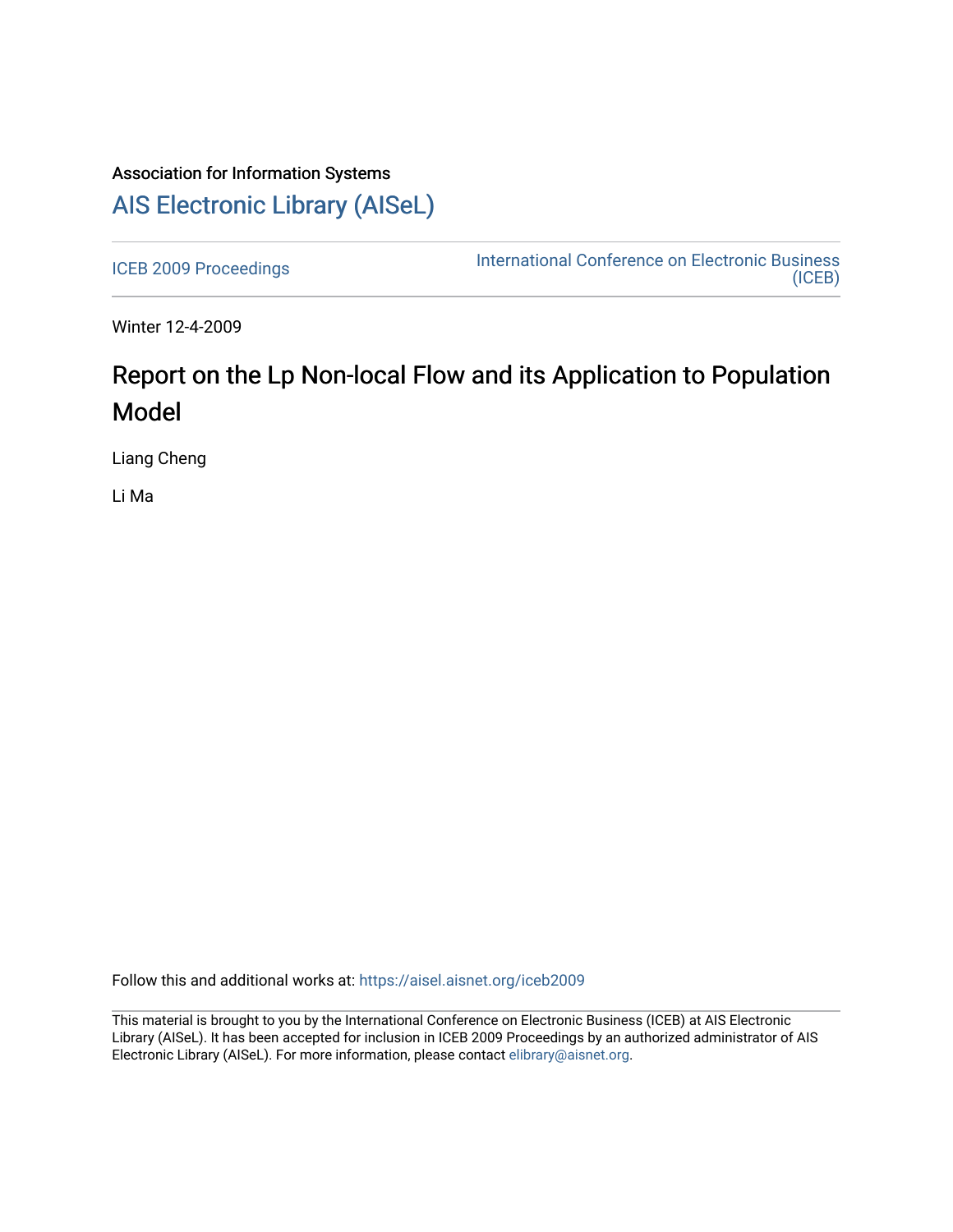# REPORT ON THE  $L^p$  NON-LOCAL FLOW AND ITS APPLICATION TO POPULATION MODEL

Liang Cheng, Li Ma

Department of Mathematical Sciences, Tsinghua University, Beijing 100084, China chengliang07@mails.tsinghua.edu.cn, lma@math.tsinghua.edu.cn

#### Abstract

In this paper, we propose a new non-local population model, which is of logistic type equation on a bounded Lipschitz domain in the whole Euclidean space. This model preserves the  $L^2$  norm, which is called mass, of the solution on the domain. We show that this model has the global existence, stability and asymptotic behavior at time infinity.

Keywords: Population model, Non-local flow, Norm preservation, Global existence, Stability

## 1 Introduction

In this work, we discuss a new population model with nonlocal term proposed in [11]. This model contains a nonlocal term and this non-local terms helps the flow to keep the mass, the integral of square of the population density, constant for all time. Let's first review some previous study of population modelings.

After a critical study of Malthus's population model, people begin to believe that a good population model should have good behavior like the stability depending on the initial data. So people come to the logistic model, which is a slight modification of Malthus's model. Let us discuss this model first. The logistic model is a population model such that it describes the changes over time of a population occupying a single small region. In mathematical language, the logistic model can be stated as below. Let  $P$  be the population quantity. Then the change rate of P is the difference between the birth rate  $\frac{dB}{dt}$  and the death rate  $\frac{dD}{dt}$ , i.e.,

$$
\frac{dP}{dt} = \frac{dB}{dt} - \frac{dD}{dt}.
$$

From the experimental observation, we put

$$
\frac{dB}{dt} = aP + bP^2
$$

and

$$
\frac{dD}{dt} = cP + dP^2.
$$

where a, b, c, d are constants such that  $a > c$  and  $d > b$ . Hence we obtain

$$
\frac{dP}{dt} = (a-c)P - (d-b)P^2.
$$

Let

and

$$
K = \frac{a - c}{d - b}.
$$

 $r = a - c$ 

Then we get the logistic model

$$
\frac{dP}{dt} = rP(1 - \frac{P}{K}).
$$

Here the growth rate  $r$  represents the change at which the population may grow if it were unencumbered by environmental degradation, and the parameter  $K$  represents the carrying capacity of the system considered. To be precise, the carrying capacity is the population level at which the birth and death rates of a species exactly match, resulting in a stable population over time. Hence in some modeling, one may assume that  $K = K(t)$  is a periodic function in time variable. Considering the season variations, the reasonable model is

$$
\frac{dP}{dt} = r(t)P(1 - \frac{P}{K}),
$$

where  $r(t)$  is no more a constant, but is a T-periodic function of the time variable  $t$ . When a total quantity, a memory term is considered, the model may take the form

$$
\frac{dP}{dt} = r(t)P(1 - \frac{P}{K}) + \int_0^t Q(u(s))ds.
$$

Here  $Q(u) = u^r$ . For more models and the history of population modeling, we refer to the work [17], and the books [7] and [14].

The drawback of the model above is that it ignores the impact of the environmental condition to the population. That is to say, one need to consider the space restriction to population. When the environmental condition on the region D, a bounded Lipschitz domain in  $R<sup>n</sup>$ , is considered, one encounters the following diffusion model of logistic type on D

$$
u_t = \Delta u + ru(1 - \frac{u}{K}),\tag{1}
$$

where  $u = u(t, x)$  is the population quantity such that  $u = u(t, x) > 0$  for  $x \in D$  and  $u(t, x) = 0$  on  $\partial D, t > 0$ . (1) will be also called the *Logistic equation* as considered in [3]. Note that the equation (1) is a local model such that the value  $u(x, t)$  at  $(x, t)$  depends only on its immediate

*The 9th International Conference on Electronic Business, Macau, November 30 - December 4, 2009*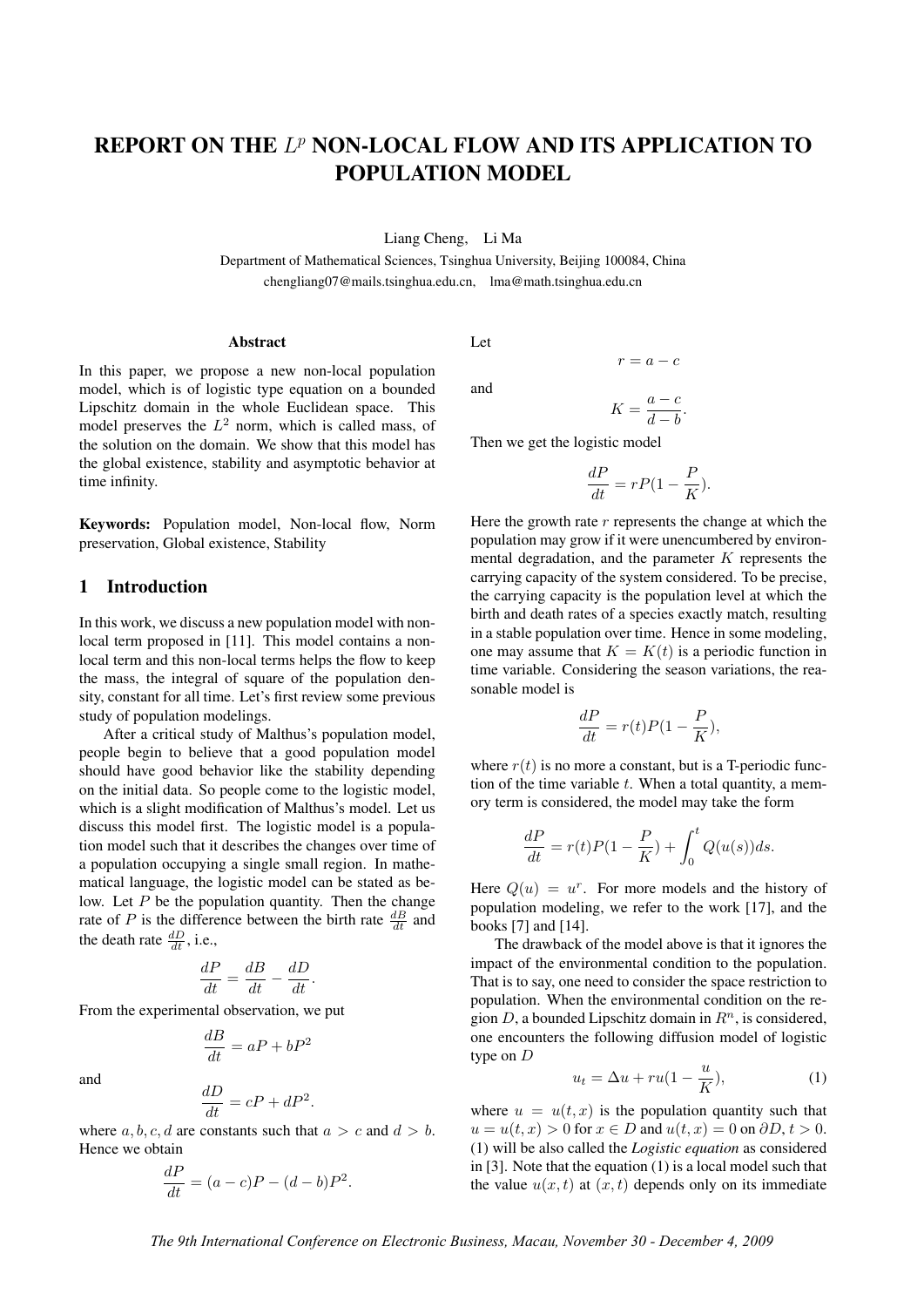surroundings. We refer to [3], [6], and [16] for related models. The model (1) has a lot modification. A famous one is the T-periodic Fisher's equation

$$
u_t = \Delta u + r(x, t)u(1 - \frac{u}{K})
$$

where  $r(x, t)$  is a T-periodic function in t. In this model, both the time and space restriction to population is considered. Later on, people add a global perturbation to the model above to get

$$
u_t = \Delta u + r(x, t)u(1 - \frac{u}{K}) - q(u)u
$$

where  $q : (0, K) \to (0, K)$  is a continuous increasing mapping. There is a good description in the book of P.Hess [15] of the models above.

We now discuss our new population model. In [11], we propose a new non-local population model in logistic equation type. We modify (2) to the following non-local logistic equation

$$
\begin{cases} \n\partial_t u = \Delta u + \lambda(t)u + a(x)(u - u^p) & \text{in } D \times \mathbb{R}_+, \\ \nu(x, 0) = g(x) & \text{in } D, \\ \nu(x, t) = 0, & \text{on } \partial D \n\end{cases}
$$

where  $p > 1$  and  $a(x) > 0$  is a non-trivial Lipschtiz function on the closure of the domain  $D$ , which has the positive solution and preserves the  $L^2$  the norm. By definition, we call the integral quantity of  $u(x, t)$ ,  $\int_D u^2 dx$ , the mass of the population model. Likewise,

$$
\frac{1}{2}\frac{d}{dt}\int_{D}u^{2}dx = \int_{D}uu_{t}
$$
\n
$$
= -\int_{D}|\nabla u|^{2}dx + \lambda(t)\int_{D}u^{2}dx + \int_{D}a(u^{2} - u^{p+1})dx.
$$

Thus, one must have  $\lambda(t) = \frac{\int_D (|\nabla u|^2 + a(u^{p+1}-u^2)) dx}{\int_a^b a^2 dx}$  $\frac{du}{\int_D g^2 dx}$  to preserve the  $L^2$  norm. Without loss of generality we assume  $\int_D g^2 dx = 1$ . Then we consider the following problem on the bounded domain D

$$
\begin{cases}\n\partial_t u = \Delta u + \lambda(t)u + a(u - u^p) & \text{in } D \times \mathbb{R}_+ \\
u(x, 0) = g(x) & \text{in } D \\
u(x, t) = 0 & \text{on } \partial D\n\end{cases}
$$
\n(2)

where  $p > 1$ ,  $\lambda(t) = \int_D (|\nabla u|^2 + a(u^{p+1} - u^2)) dx$ ,  $g(x) \ge 0$  in D,  $\int_D g^2 dx = 1$  and  $g \in C^1(D)$ .

The advantage of the new model (2) is that it has global solution, which depends continuously on the initial data in a Hilbert space and as time variable tending to infinity, the limit exists. The precise statements of the mathematical results is stated in section 2. The full argument can be found in [11].

#### 2 mathematical results

The new model above is motivated by our works in [4], [9], and [8]. Similar to the global existence results obtained in C.Caffarelli and F.Lin [2] and our previous work

 $[10]$  (see also related works  $[12]$ ,  $[9]$ , and  $[8]$ ), we have following global existence result.

Theorem 1 *Problem (2) has a global solution*  $u(t) \in L^{\infty}(\mathbb{R}_{+}, H_0^1(D)) \cap L^{\infty}(\mathbb{R}_{+}, L^{p+1}(D)) \cap$  $L^2_{loc}(\mathbb{R}_+, H^2(D)).$ 

Remark 1 *We note that solutions of (2) have automatically higher regularity for*  $t > 0$ *. Indeed, the bound of* λ(t) *and the standard parabolic estimates imply that solutions are Hölder continuous. Then coming back to*  $\lambda(t)$ *, it would be a Holder continuous function in time. A boot- ¨ strap argument implies that* u *is smooth in both spatial and time variables if we assume* a *is smooth function.*

The stability result for (2) is below.

Theorem 2 *Let* u, v *be the two bounded solutions to problem (2) with initial data*  $g_u, g_v$  *at*  $t = 0$ *, where*  $g_u, g_v \in H^1(D) \cap L^\infty(D)$ *. Then* 

$$
||u - v||_{L^2}^2 \le ||g_u - g_v||_{L^2}^2 \exp(C_1 t)
$$

*and*

$$
||u - v||_{H^1}^2 \le ||g_u - g_v||_{H^1}^2 \exp(C_2 t),
$$

*where*  $C_1$ ,  $C_2$  *are the constants depending on the upper bound of*  $||g_u||_{H^1(D)}, ||g_v||_{H^1(D)}$  and  $||g_u||_{L^{\infty}}, ||g_v||_{L^{\infty}}$ . *In particular, the solution to problem (2) is unique.*

As an application of theorem 1, we have the following asymptotic behavior of  $u(t)$  of problem (2).

**Corollary 1** *Suppose*  $u(t)$  *is the solution to problem (2). Then one can take*  $t_i \rightarrow \infty$  *such that*  $\lambda(t_i) \rightarrow \lambda_{\infty}$ *,*  $u(x, t_i) \rightharpoonup u_{\infty}(x)$  in  $H_0^1(D)$  and  $u_{\infty}$  solves the equa- $\sin \Delta u_{\infty} + \lambda_{\infty} u_{\infty} + a(u_{\infty} - u_{\infty}^p) = 0$  in D with  $\int_D |u_\infty|^2 dx = 1.$ 

## 3 Conclusion

It is interesting for future study to consider the case when a is a smooth function both in space variable and time variable and  $a = a(x, t)$  is a periodic function in time variable  $t$ . The space variable domain  $D$  cab also be replaced by a compact manifold (with or without boundary) as in the works [1] and [13]. We leave this subject for future research.

Based on conclusion about (2) above we would like to point out that the non-local population model of logistic type is a good model that the non-local term  $\lambda(t)$  plays a key role so that the flow exists globally and has nice behavior at time infinity. This research shows that global (non-local) terms in population modeling should be an interesting subject in the future.

#### Acknowledgments

The research is partially supported by the National Natural Science Foundation of China 10631020 and SRFDP 20060003002.